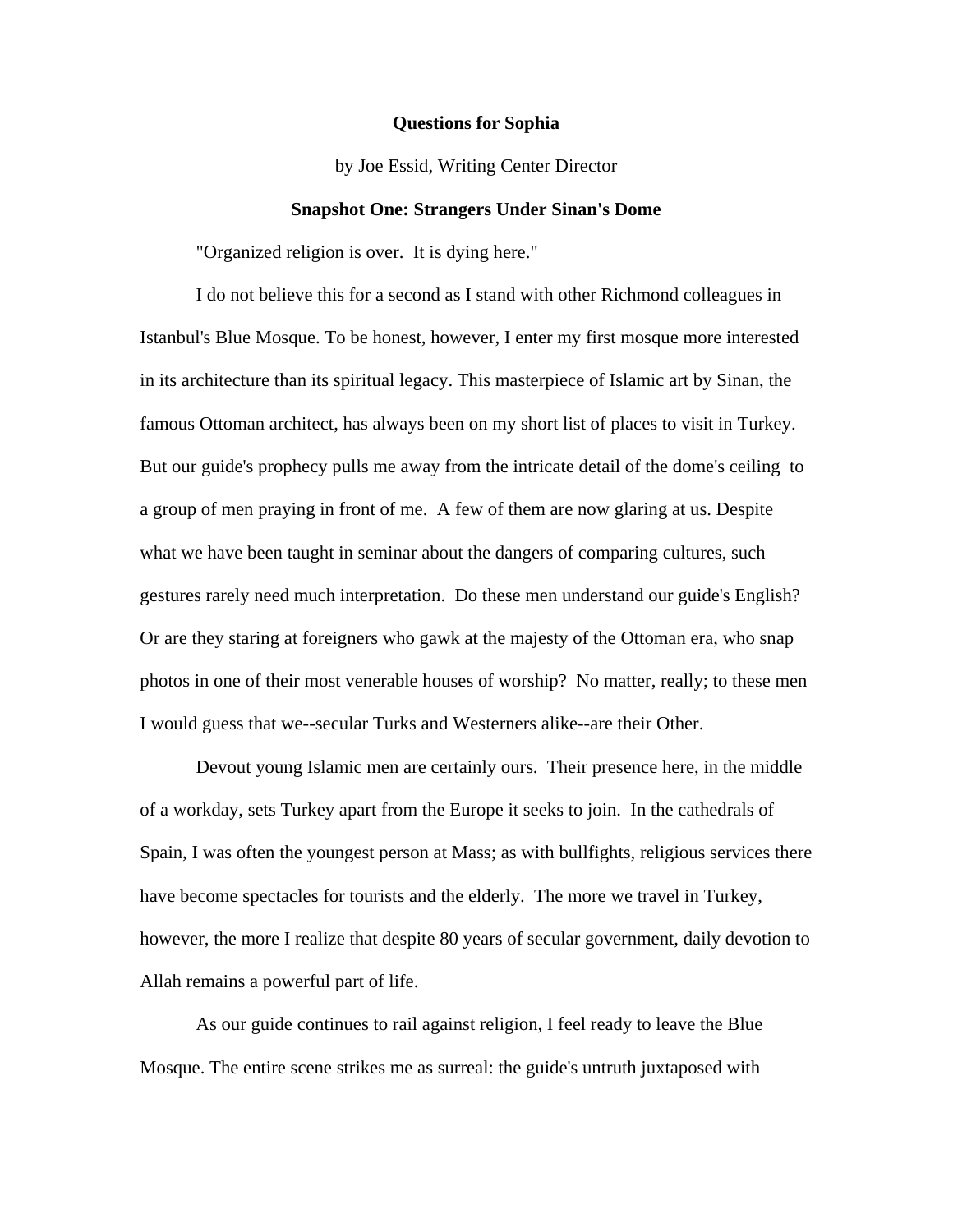obvious signs of religious zeal. I won't need a muezzin's call to prayer to remind me that faith is still strong in this comparatively secular Turkish city. I glance at a screened-off area separate from where the men kneel. A woman, modestly dressed with a *hijab* covering her head and throat, bows toward Mecca. I, like Friedrich Nietzsche, detest guilt, but shame I *can* accept: censure rather than self-torture. So it must be shame I feel, shame at the secular arrogance all too common among academics. Then I feel pity (another emotion Nietzsche detested) for our guide. I hope she is correct about organized religion, but my first lesson about Turkey is that it remains more complicated than her prophecy or even Mustafa Kemal's secular dream.

Since a two-week glance does not qualify me to even begin a scholarly treatment of Turkish life, instead I provide a writer's response to a question, one my nephew Jim put to me shortly after he returned from Iraq's Sunni Triangle. Jim is a First Lieutenant, his wife is a Lebanese Muslim. Our family is proud of his marriage to a woman "from the old country" and his command of conversational Arabic. Now, given the *gravitas* of his military service, when Jim asks me something, I tend to ponder it a long time. After all, he has seen the troubles brought by extremism--be it from Islamic *jihadis* or American neo-conservatives. Cradling a huge chunk of Soviet-era artillery shell that missed killing him by less than a foot, Jim asks me, "Is Islam possible in a liberal democracy?"

I answer that I do not know what, exactly, he means by a "liberal democracy" and that Muslims from different traditions probably define "Islam" differently. Within days of Jim's and my conversation, Ahmed--a follower of Sufism--tells us that to him Islam is an ocean and everyone, holding a share, says "This is Islam." The more important task,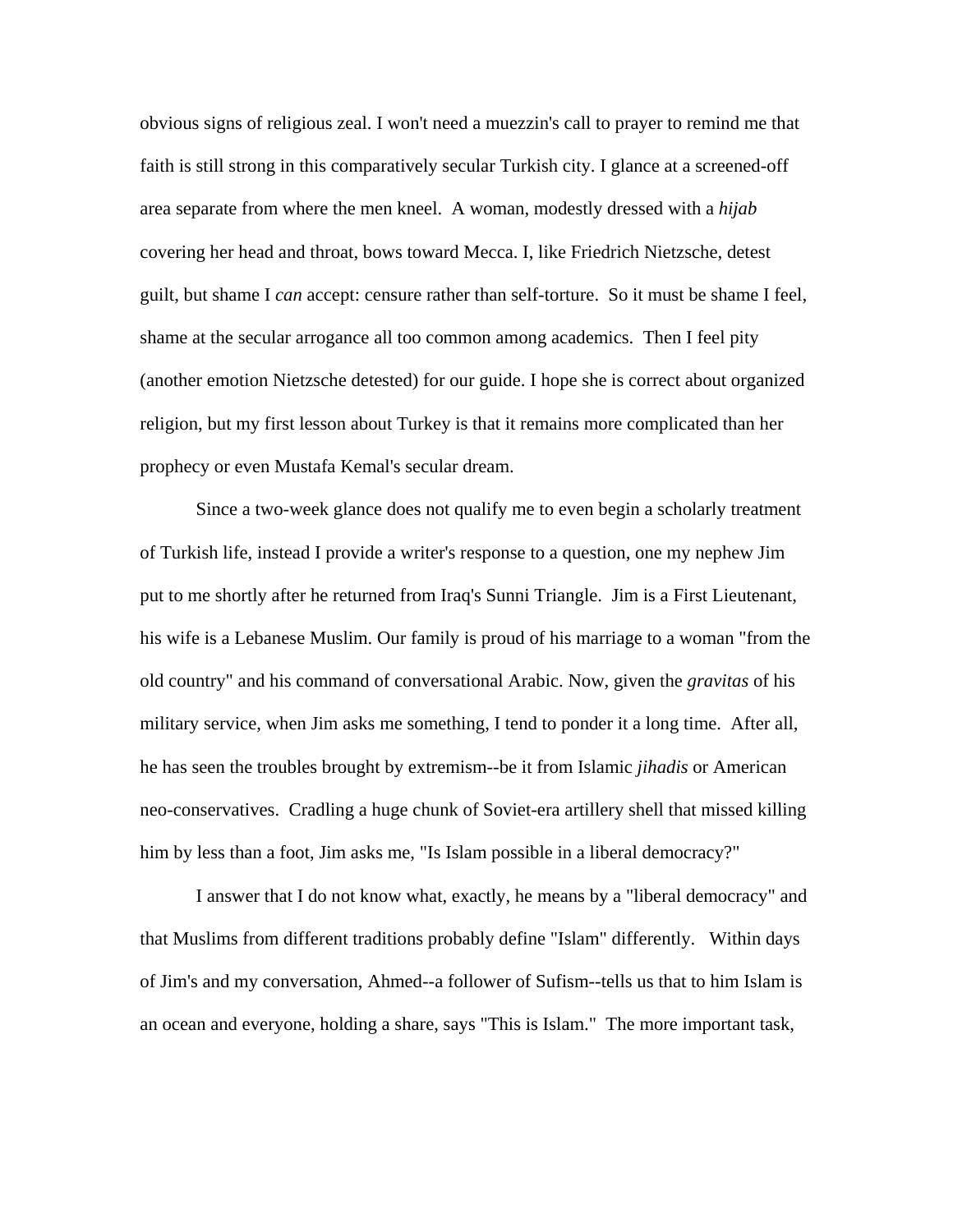Ahmed tells us, is to return to the source continually for "clean water." Good metaphors, these, but what will they define for those who want no water, who prefer sand or air?

I told Jim that this report would reflect upon the long-term Turkish experiment with the role of religion in a secular state. Even after two months' reflection, I can only provide snapshots.

# **Snapshot Two:** *Hijabs***, Hyundais**

 The green building, about the size and shape of a portable toilet--an unfortunate resemblance in a culture so fastidious about bodily functions--looks forlorn. When discussing Bosporus University in our pre-departure seminar, we saw a photo of the very spot and were told that devout women must "uncover" when they reach the campus gates.

 I surreptitiously photograph the famous changing room when I notice that it looks abandoned. My seat-mate on our bus is edgy about the entire business of asking questions or snapping photos here, hushing me when I say, innocuously, "it's so odd to see a place in person that you saw in photos." I shut up but get another shot, very aware of a campus security guard who walks over and asks us to state our business. Once I realize that she only wants to check our driver's ID and then show us to parking, I relax.

We drive on, and in seconds I see my first student wearing the *hijab.* Why is a covered girl allowed on campus? Her presence in a place dedicated to advancing human knowledge stuns me. I view all conservative religions in a dualistic, and probably simplistic manner, not unlike Benjamin Barber's divide of globalism/tribalism in *Jihad vs McWorld* or Thomas Friedman's flat/unflat distinction in *The World is Flat.* Thus my reaction is as instantaneous as it is ethnocentric. In quick succession I feel anger at a society where religion can tell a woman that she must wear a bulky overcoat and scarf,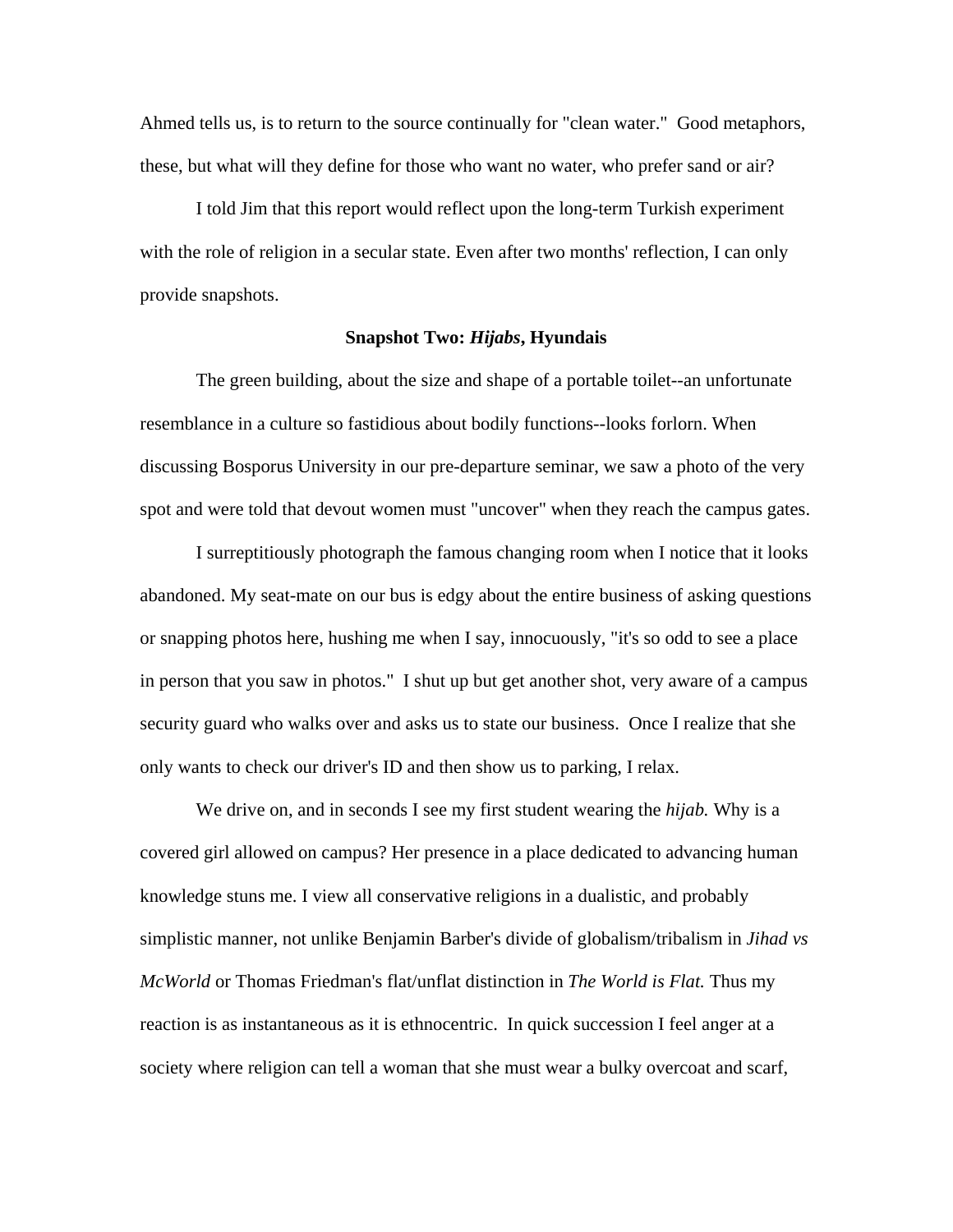whatever the weather. Next I feel anger at the student's parents, who allow such "nonsense" to go on, who cannot be "modern and civilized." Finally there is anger at myself for being such a callous dunce, oversimplifying with a glance one of the salient moral and political issues of Turkish democracy.

When I see my next head-scarf, I realize that the university's policy has changed. Although university employees cannot cover, under the current government students no longer need the green booth; they can wear the *hijab* on campus, though not in class. This shift in Turkish policy, and polity, may seem fragile, but it seems just the sort of compromise about deeply divisive moral issues that a healthy democracy should make. Such concessions to religion form one part of Turkey's delicate balancing act. In one of our group's briefings, a professor reminds us of just how delicate it can be. The EU has agreed with Turkey's position that the *hijab* is part of a broader security issue, not simply a matter of civil rights. Presumably that same reasoning informs The UK's crack-down on extremist speech and France's outright ban on head-scarves and other, more complete forms of covering.

As our group travels east into the more traditional countryside, I try never to take the scarves for granted, as I come to realize that these often beautiful pieces of cloth hold a power almost talismanic over Turks, much like the ubiquitous charms against the Evil Eye seen everywhere (even in my own pickup truck, these days). Orhan Pamuk makes the debate over the *hijab* a significant element in his novel *Snow*, a book pessimistic about the prospects for democracy in Turkey. After our visit, I disagree with critics who find the book deliberately written for Westerners.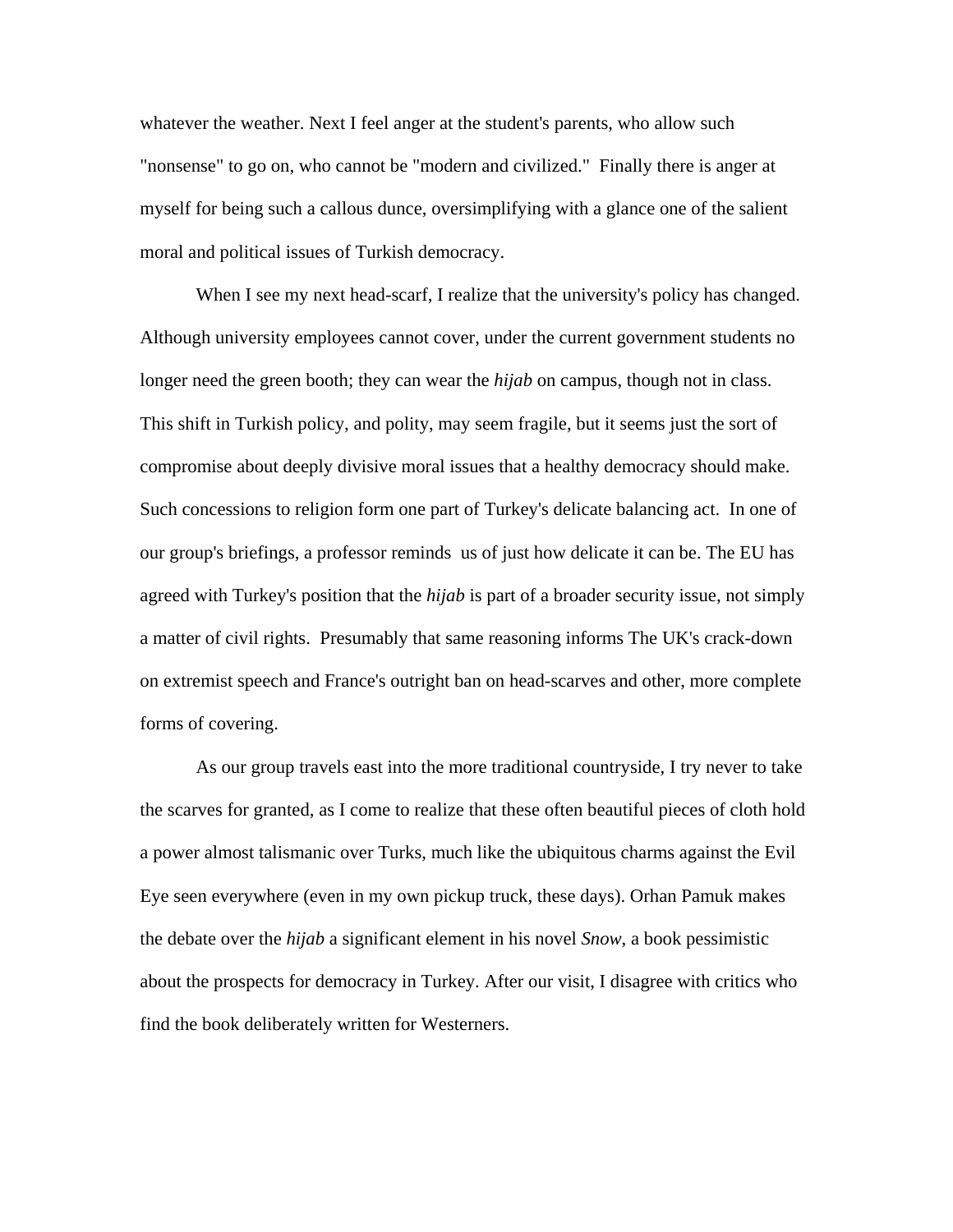A gesture is underway to question Atatürk's secularism, to test its limits. Like Pamuk's protagonist Ka, I start noticing scarves everywhere. Covered mothers pushing covered girls on a swing-set; covered girls using cell phones; covered women pouring my tea and cleaning my hotel room; grandmothers in scarves shouting "One lira, sir! Please, sir! One lira!" as they hold out bracelets and charms; a young professional woman in a resplendent *hijab*, during rush hour, driving a Hyundai in Istanbul's maniac traffic.

That last act would be forbidden in Saudi Arabia, where there is no public talk of substantial civil-rights reform for women. The ongoing Saudi debate over the ban on driving shows the distance between Riyadh and Ankara, where I see shops for scarves, shops for wigs, too. I begin to wonder, in a way more academic than salacious, if Turkish pornography features covered women. Do any Turkish transvestites go about covered, getting laughs by imitating old ladies, as did the members of Monty Python? I say nothing of this to my colleagues but feel that a small truth about democracy in Turkey emerges: Ankara's and Istanbul's second-story "erotic shops." As I continually snap photos from inside our bus, ever on the lookout for unusual but emblematic parts of the culture, I see no erotic shops in the smaller towns and very few billboards featuring models in swim-suits or lingerie. In publications and lectures I have been told that a "line of modernization" moves east gradually, even as villagers flock to the big cities. One sign of that would be erotic shops and liquor stores: sex and intoxication as commodities.

# **Snapshot Three: Sunlight on Ancient Stone**

Self-recognition is always one reward of visiting ancient sites, and Turkey shocks the under-informed visitor with the richness of its antiquities. In the remains of ancient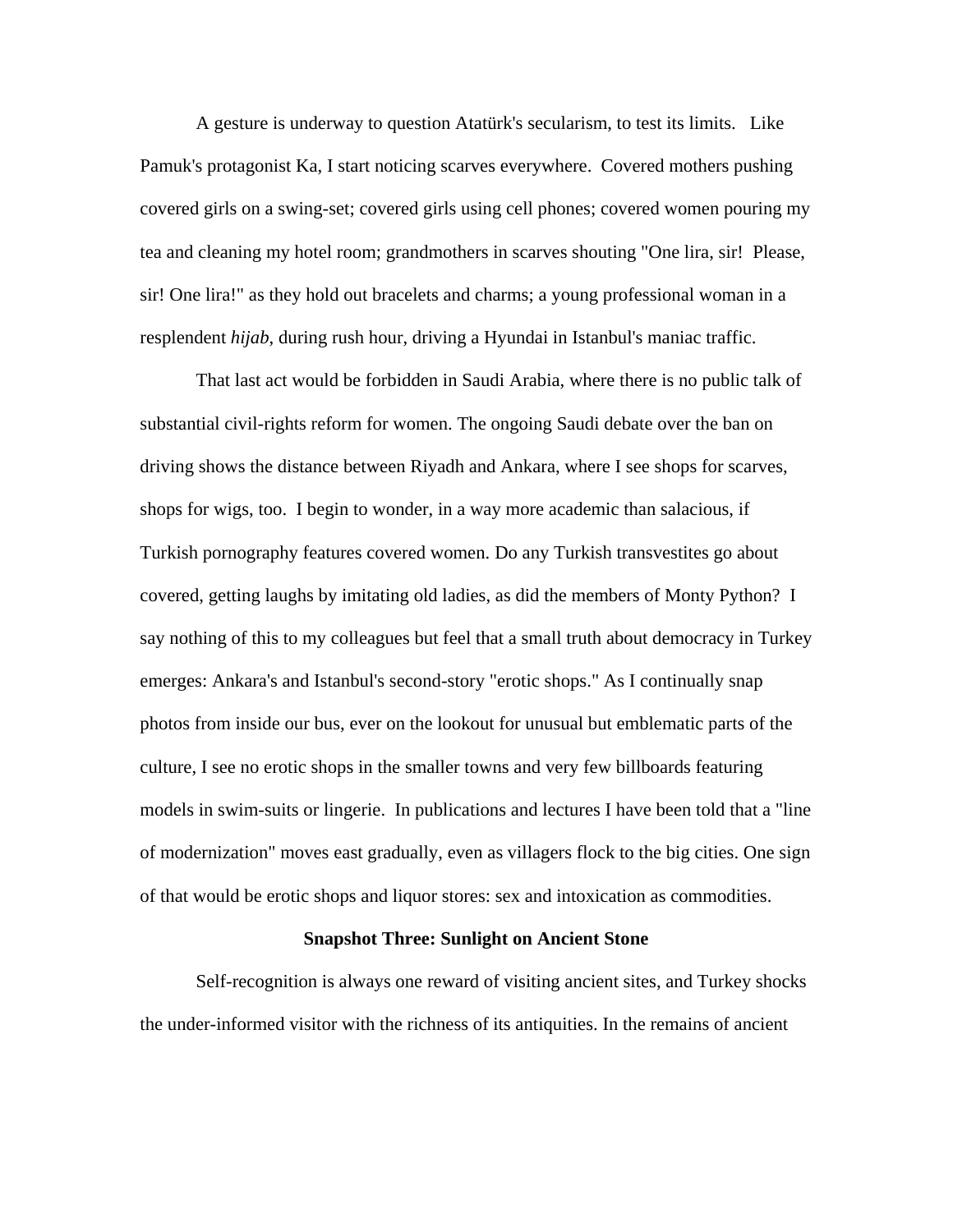cultures--be they ruins or surviving texts--I find more evidence about the relationship between democracy and religion.

For self-improvement I read a Classical text or two each year, and currently that means Thucydides' Peloponnesian War. The world of the Greek historian tore itself to pieces in a conflict as apocalyptic as any dreamed of today. We console ourselves that the intellectual and scientific heritage of the Enlightenment and the political and economic strengths of our representative democracy are stronger than the seductive call to chaos. Yet Athens could produce a Pericles, a Socrates, then still fall so low so quickly. Athenian democracy, one quite different from ours of course, could execute Socrates and take part in a war that brought only ruin to the entire region.

As I look at the Temple of Zeus in Pergamon and the ruins of its theater, I think of what had happened to that Greek world. Such a complex society should not have collapsed. Likewise, my wandering among Roman and Byzantine ruins makes me consider the course of empire and the fate of all of those who know their way is the only way, especially when religion becomes an instrument of state power. For Pergamon's Greeks, their religious festivals demanded sacrifices, yet I cannot imagine the intelligentsia actually *believing* in the gods as more than handy moral metaphors. Have I committed the historian's sin of presentism? But then I am not an historian; I deal in analogies and metaphors. Before the Peloponnesian War started in earnest, various parties appealed to the Oracle at Dephi for advice. Now both Bush and bin Laden believe that they are doing God's will, and the President has claimed that God speaks directly to him.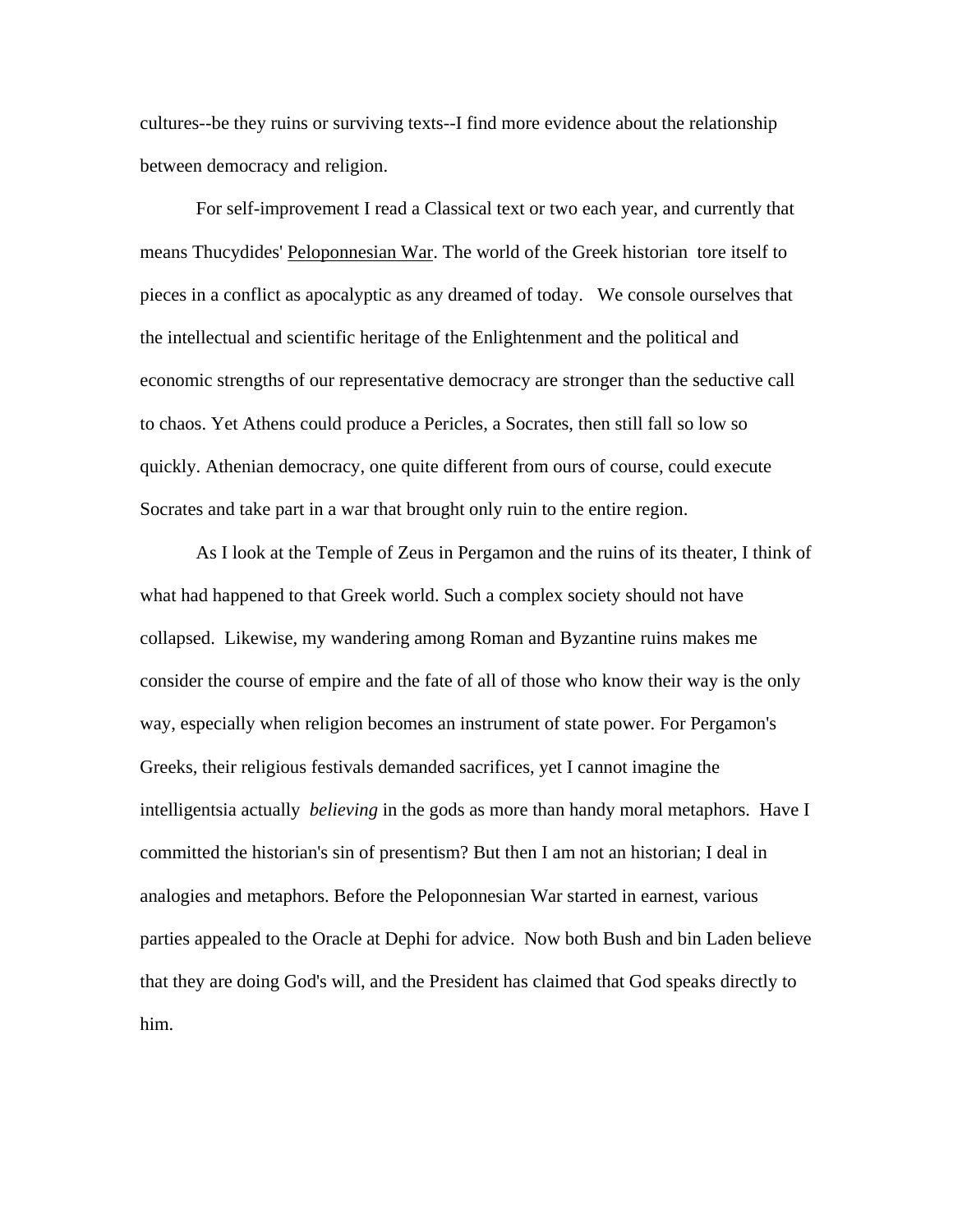*Hubris* is a word I teach to my students whenever our subject permits, and with this concept I begin to bridge some important cultural and chronological gaps. A passage by Thucydides forcefully demonstrates an attitude present some 2400 years later. Frankly, it could apply to any imperial and self-assured society, including the Ottomans or, currently, the United States. Here, in order to convince Athens to ally with them, Corinthian ambassadors describe their enemies harshly:

Their insular position makes them judges of their own offenses against others, and they can therefore afford to dispense with judges appointed under treaties; for they hardly ever visit their neighbors. . . .And all the time they screen themselves under the specious name of neutrality, making believe that they are unwilling to be the accomplices to other men's crimes (42).

Self-righteousness, a lack of introspection, justification of misdeeds: empires need these to exist and even post-imperial states employ such rhetorical strategies to re-shape the past and denigrate enemies. In Turkey I see this in the Atatürk Mausoleum. Its classical style, a majestic and windswept temple housing the great man's remains, reify his ideals. And to me they already call to mind romantic ruins, ruins that force a visitor into stunned silence. Walking past Kemal's sarcophagus, I see myself just as easily processing past the altar in Zeus' or Dionysus' temples or making a blood-offering to the Magna Mater.

#### **Snapshot Four: Tank Factory, University**

The father of modern Turkey is everywhere. Atatürk is a golden visage on the wall of a restaurant where we stop to eat donner kebab. The same mask glows, backlit by a nimbus of blue neon, in the Ministry of Defense's briefing room. Busts of Atatürk are in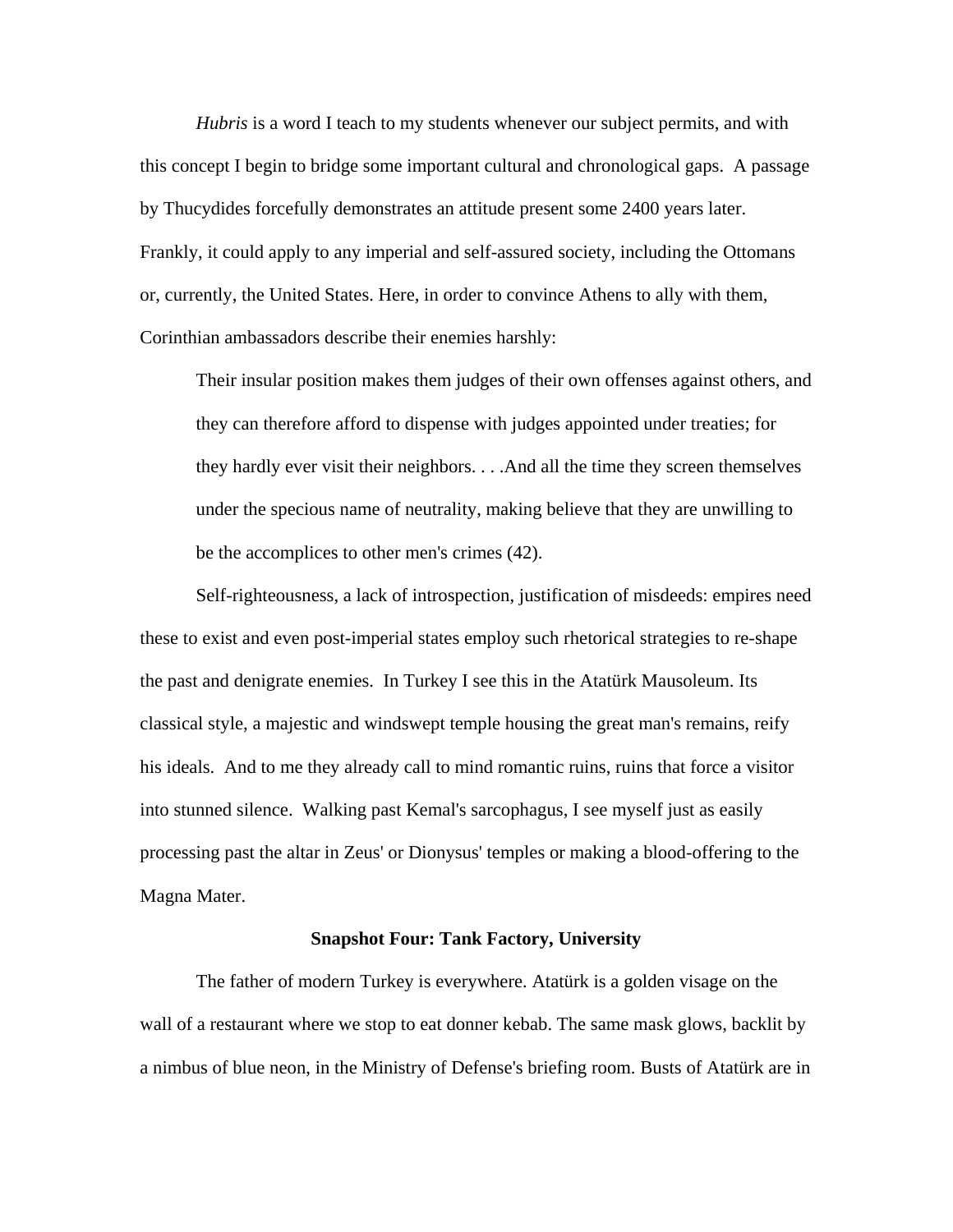every park and at every university we visit. Despite the near deification, my respect for Mustafa Kemal grows throughout our visit; after all, in a few years he not only expelled the foreign armies from Asia Minor but also pulled off a miraculous transformation of Turkish society from a fallen empire to a modern nation-state. A multi-party democracy did not emerge in his lifetime. Today that does exist, and the victory of a party with Islamist roots shows the progress Turkey continues to make.

Yet I become disturbed that no one I encounter critiques the grandiose way in which Atatürk's monumental burial becomes conflated with a certain telling of Turkish history. As I first-time visitor, I have no idea whether any Turks publicly discuss the contents of the exhibits in the mausoleum complex in the way that others have debated Japan's *Yasukuni* shrine or the Smithsonian exhibit about *Enola Gay* and Hiroshima. The Ottomans may be gone, yet their attitude, that of the Corinthian ambassadors, lives on. Heroic murals and dioramas of the War of Independence show Turkish troops repelling Australian attacks at Gallipoli and wrecking the Allied fleet in the Dardanelles. We expect that from a war memorial. But the Turkish artists took great pains to emphasize their soldiers tending wounded enemies; while I can accept the reality of this on any battlefield, the evolution of the murals shows that I am moving from historical recounting to propaganda.

In another scene Greek troops bayonet women and children as a wild-eyed Orthodox priest, crucifix held high, whips them into action. Izmir burned at the hands of retreating Greeks: that much is fact. For a moment, my reaction is comic. It's hard for me to think of the Greeks I know as burning anything, except an order of *saganaki* cheese. Then the questions begin to rush at me. Were the soldiers' eyes really that crazed as they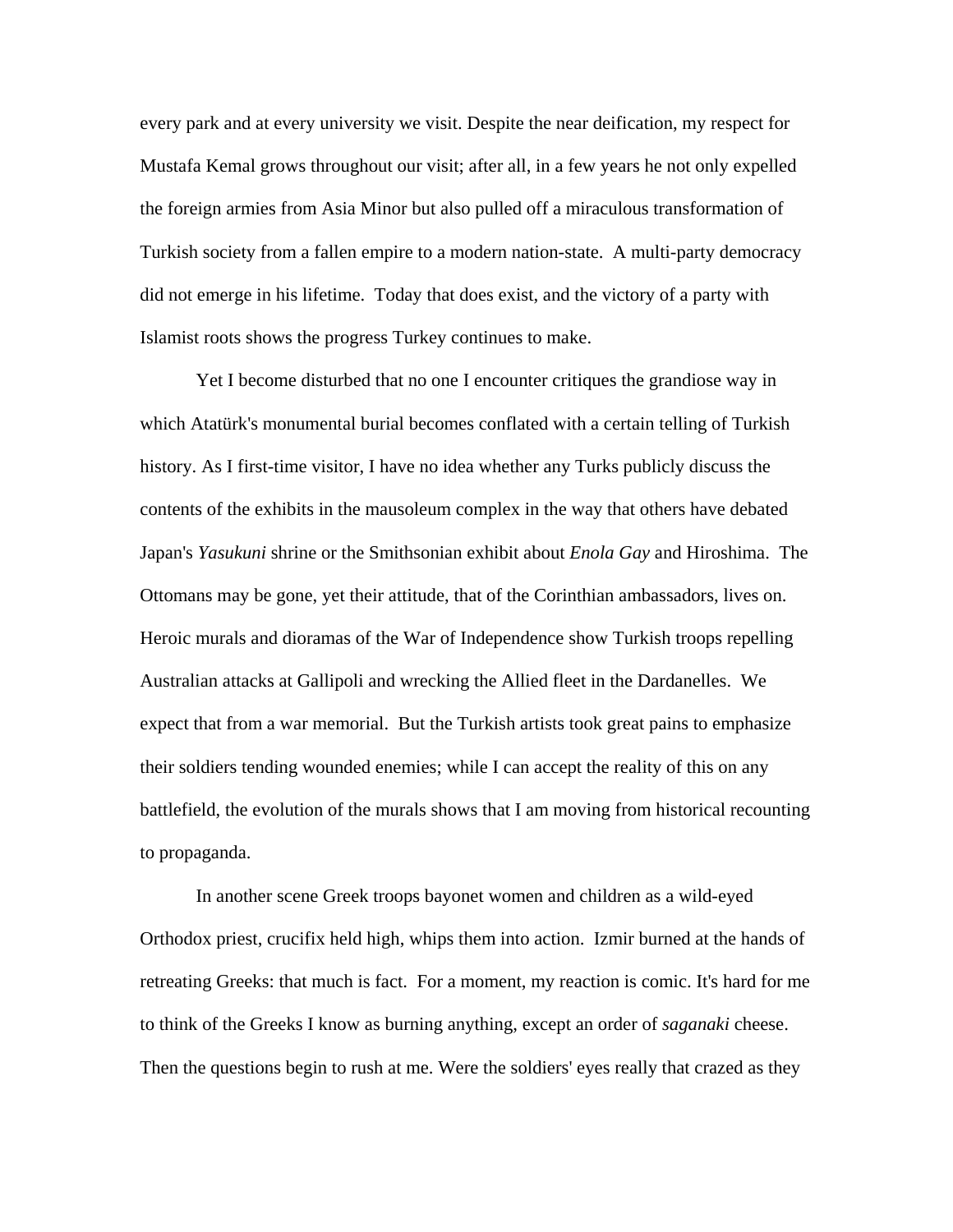committed arson? And what was in the Turks' eyes who "repatriated" Greeks in the 1920s, when 1500 years of monastic life ended in Cappadocian monasteries carved out of solid rock? And what religious impulse could drive the new possessors of those holy places to scratch out the eyes of the Virgin, of Christ, in frescos hundreds of years old?

I mention none of this in the mausoleum; I do not wish to find out if the law forbidding criticism of Atatürk extends to specific displays in his memorial. And it was not only the government that concerned me. Given widespread public outrage over Pamuk's use of the term "genocide" to describe what happened to Armenians in 1914, I was not eager to put the good will of Turkish citizens to the test by critiquing what I saw as a one-sided depiction of events.

I have learned that in Turkey, enemies need not only be carping foreign professors or rampaging Greeks. I get an object lesson about this in Kayseri, a city named for Roman Caesars and a birthplace of both Leopard tanks and college degrees. Tank factory and university are prominently placed in the middle of town, as if squaring off against each other. To me the Turkish military is saying, "Make no mistake. We are the final guarantor of democracy, whether the threat to it comes from the mosque or the campus." We learn that imams have their sermons vetted by the government. Apparently the same scrutiny applies to universities. After we left, one campus we visited canceled an academic conference, under government pressure. A Turkish colleague of mine from graduate school still cannot return home to teach, unless she revises certain parts of her Master's thesis found objectionable by the authorities.

It is not that the Turkish government can completely let down their guard, and democracy's guarantor has difficult work to do. On a lovely road we take along the shore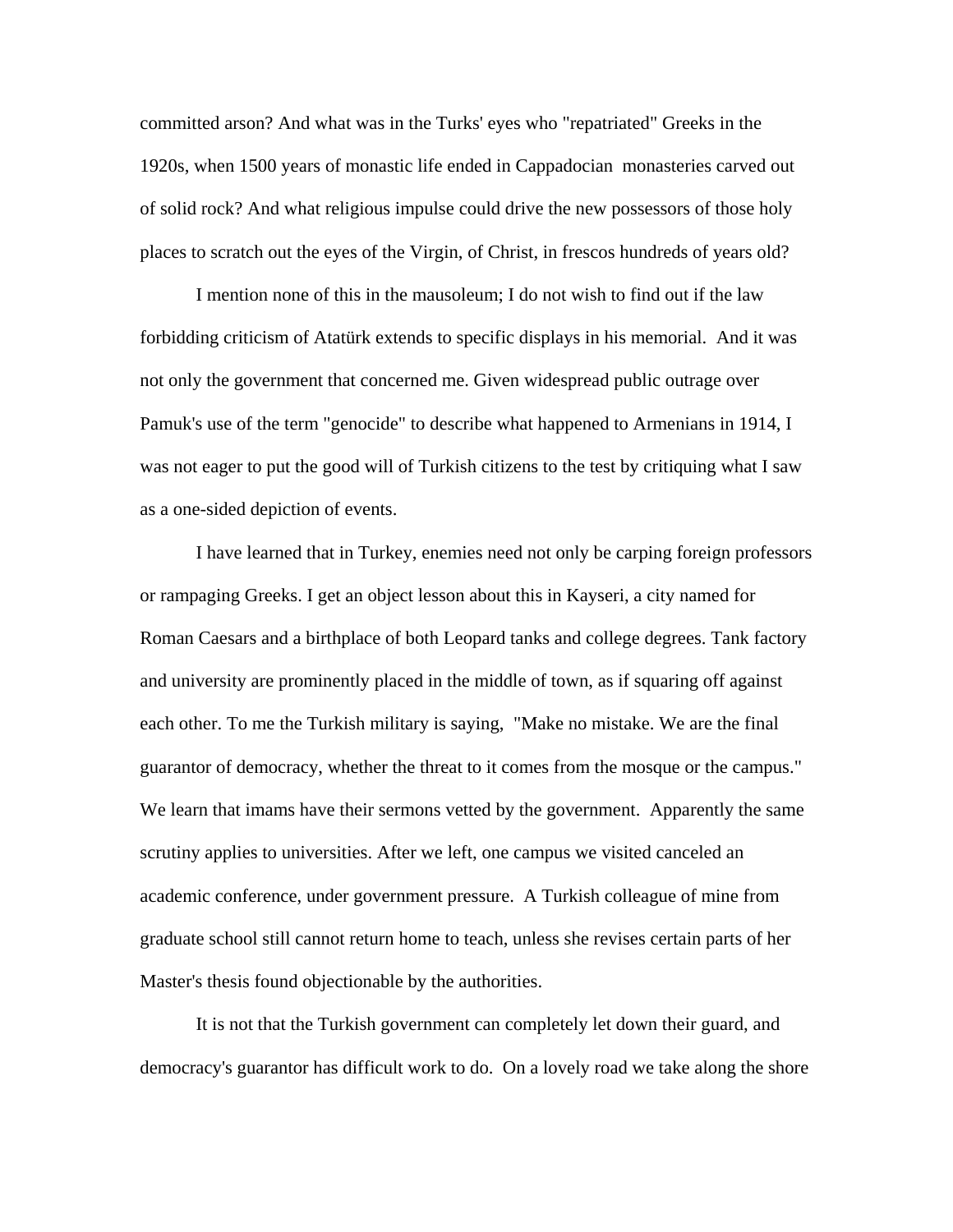in Kusadasi, a PKK soon bomb rips apart a minibus like ours, killing foreigners and threatening to realize a threat to "bring the war to the cities" and the tourist economy. I am certain that reprisals we will never hear about occur, are still occurring, somewhere far beyond the dreamlike mountain ranges that define the Turkish landscape. Meanwhile, Turkey momentarily flickers like a firefly for easily bored American news-consumers. It then vanishes in favor of some tidbit about Tom Cruise. Briefly the same stupid questions assail me, the ones that pissed me off before I left for Turkey: "Is it safe?" Look at New York, look at London and Madrid, I answer. Look at the seething rage every day, behind more steering wheels than you'd care to admit. Get over it: where *is* safe?

 One of the generals who briefs us notes the outrage Turks feel about the Bush administration's decision not to consult Turkey before plunging into Iraq. After all, the general says, Turkey has 80 years of coping with Islamist extremism. And a badly beaten group of leftist radicals, I add mentally. Dissent is permitted, up to a point. Then, apparently, it is crushed. I am not certain, intellectually, whether the iron fist is better than American habits of discrediting dissent with misinformation, ignoring it in our corporate-controlled media, or shuffling off protestors to "Free Speech Zones." But on a visceral, emotional level I know that I prefer any of these things to a phalanx of tanks rolling down my street.

One of my intellectual hobby-horses is to mull over how societies rise, evolve, and fall. Now I can add to my list how modern and secular Turkey can define itself both against and within Europe, both distancing itself from a moribund and crumbling Ottoman Empire and holding an emotional attachment to the Empire's days of greatness. Telling details mean much to writers. Turkey is dynamic today, yet a printing press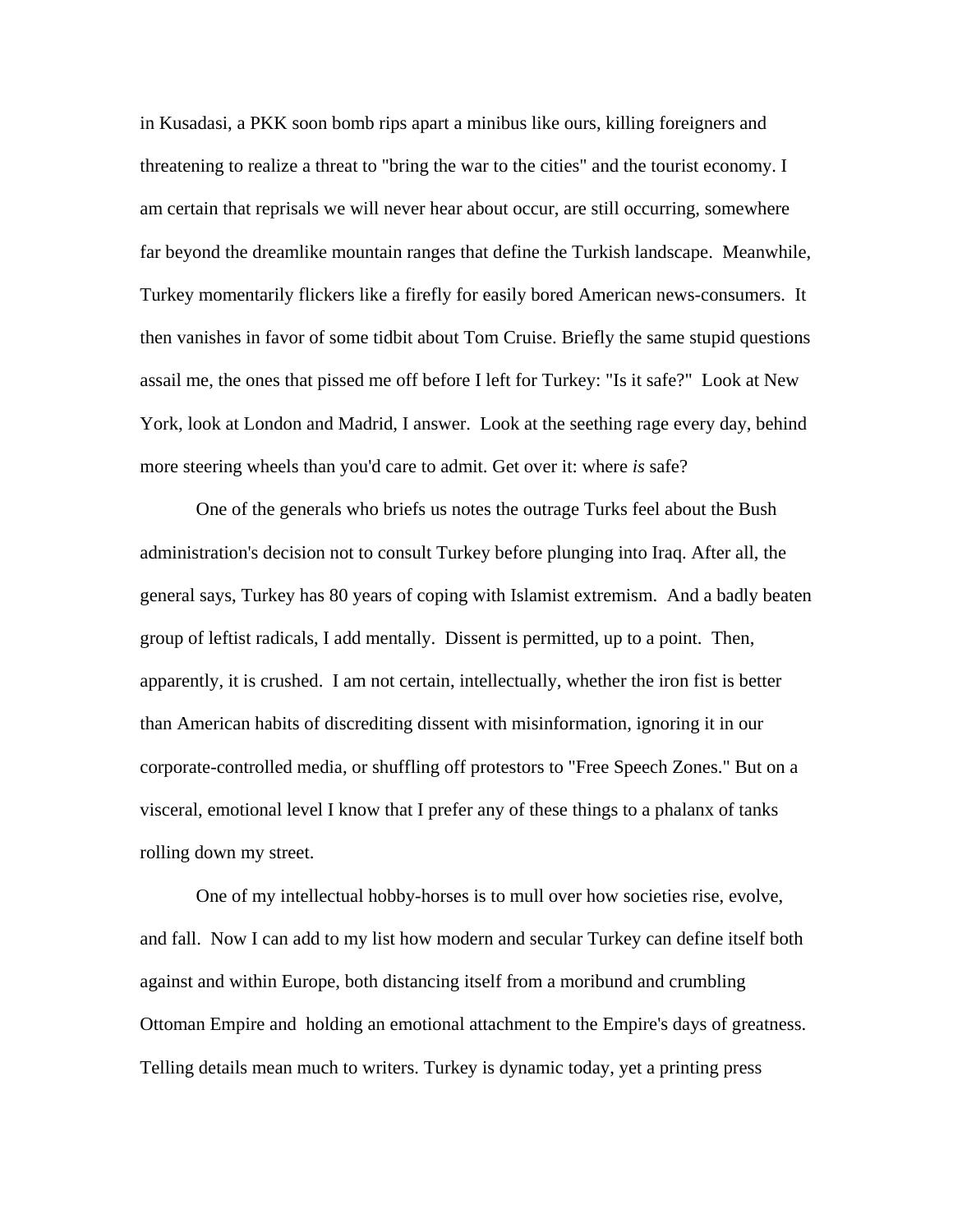became available in Istanbul only in the late  $18<sup>th</sup>$  century, after nearly two centuries of failed attempts suppressed by religious authorities. It is no wonder that the Ottoman Empire was not known as a source of innovation and became, in that famous cliché, "the Sick Man of Europe."

## **Parting Snapshot: Before the Goddess**

Sophia, a pagan goddess of wisdom also seen by Gnostics as a deific manifestation of Mary, stands before me in marble, part of the preserved façade of the library of Ephesus. The library burned, like the more famous one in Alexandria, but not in a religious riot. Fearing Ephesus' rise as a center for learning, competitors are believed to have set the fire.

So I have a jumble of odd fragments: smashed printing presses, burned libraries and cities, hair from the Prophet's beard and his footprint on display at the Topkapi Palace, a quick sip of bitter nectar in the basement of Sinan's home, iconoclasts' images covered by defaced Orthodox frescos, pock-marked buildings in Cyprus' UN zone, old and damaged records in archives thrown open to convince Armenians to please read them. I come to understand Eliot at the end of "The Wasteland": "these fragments I shored against my ruins." I am left with little wisdom beyond the slant of light through a high window in Hagia Sophia onto Qu'ran-stands, where before Mehmed's conquest Byzantine Empresses were carried to mass so their feet would not touch the corrupt earth. I'm also left with the earth of Ephesus, fertilized by sacrifice to the gods of copulation and war: those great impulses for much of the literature we canonize.

Jim's question comes to me again and I ask Sophia. Perhaps she can teach me something about democracy in Turkey today. Comparisons to other nations or even to